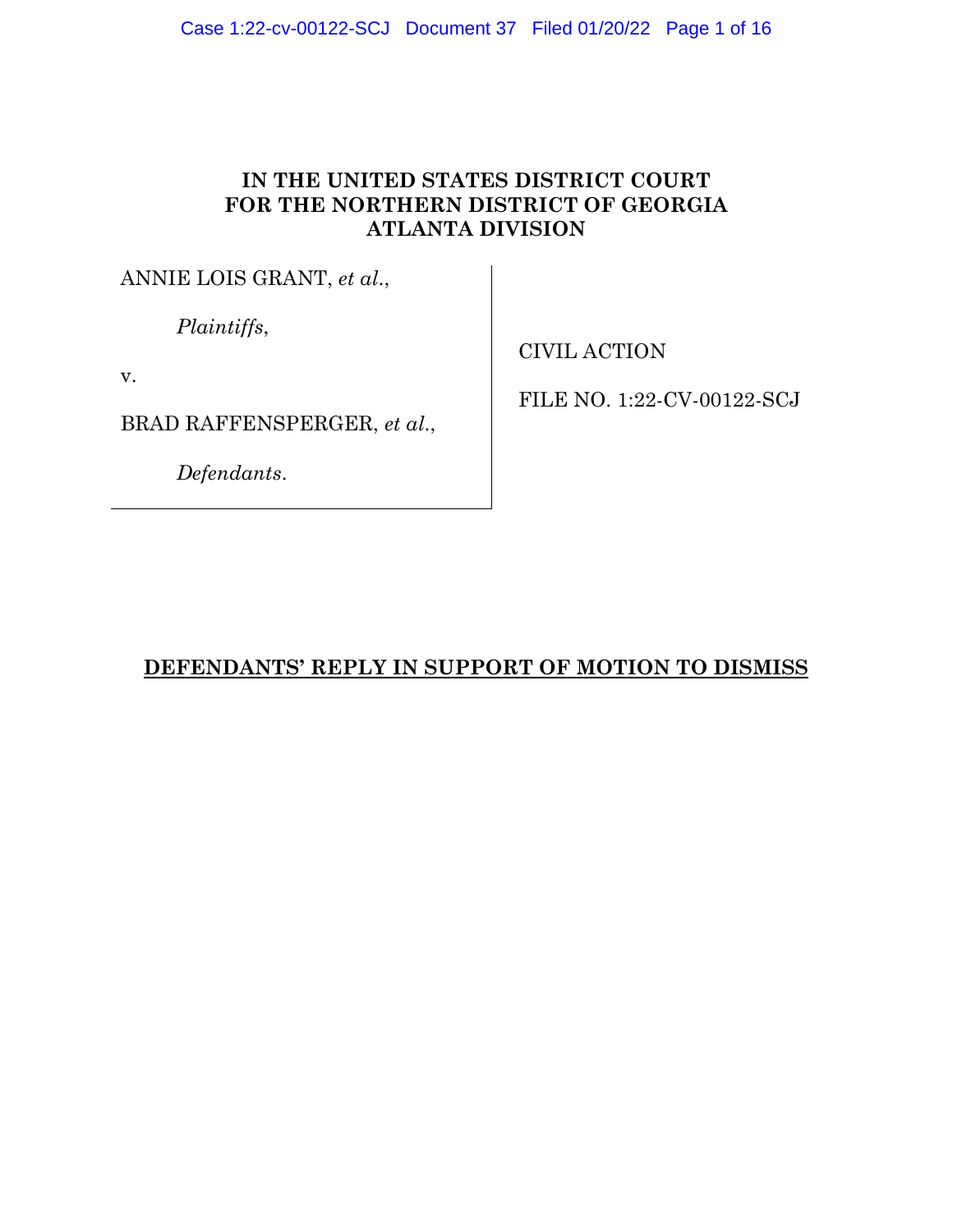#### **INTRODUCTION**

Defendants have stated from their first filing in the cases involving the 2021 redistricting plans that, apart from any jurisdictional questions, it is too late to afford Plaintiffs any relief for the 2022 elections. *See, e.g*., Alpha Phi Alpha Status Report, Doc. 29. In their motion to dismiss, Defendants raise significant questions about this Court's jurisdiction that are not nearly as clear as Plaintiffs want them to be—not for a "gambit" on timing but to avoid the significant drain on judicial resources if Defendants are correct.

Further, Plaintiffs' response illustrates why the jurisdictional questions raised by Defendants are so significant. Plaintiffs rely on the unique nature of the Voting Rights Act (VRA) and a broad provision about actions enforcing "the voting guarantees of the fourteenth and fifteenth amendments" to the Constitution, 52 U.S.C. § 10302(a), as a sword to argue there is a private right of action under Section 2 of the VRA. But at the same time, Plaintiffs argue that their claims are not constitutional challenges as a shield to limit the threejudge panel statute to non-VRA challenges to districts. *Compare* [Doc. 24, pp. 6-7] *with* [Doc. 24, p. 18]. Both cannot be true.

While Plaintiffs can point to decisions from other Circuits and nonbinding *dicta* in support of their position, none of their arguments demonstrate that the positions they take are settled law. Further, because it

1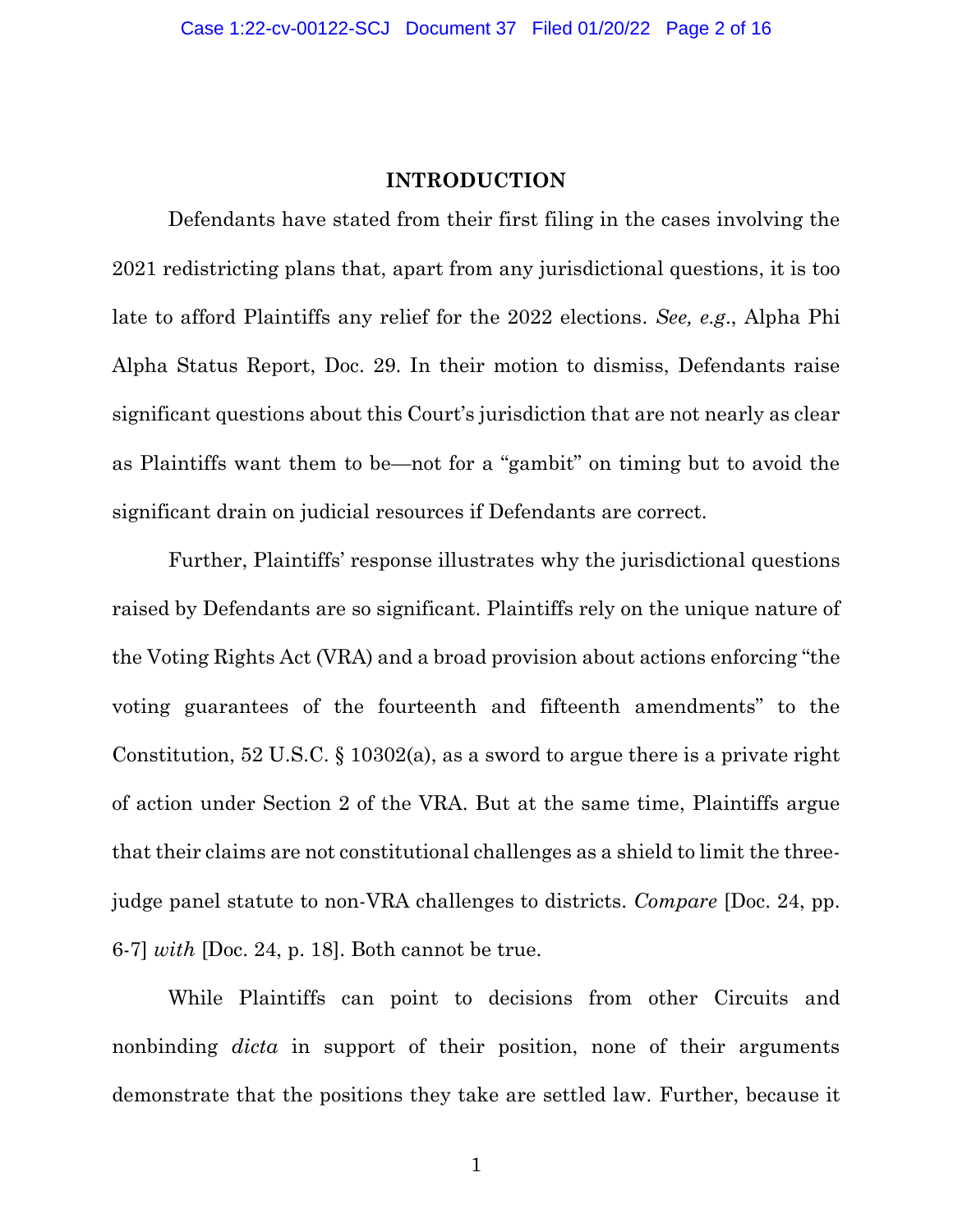is already too late to order any relief for the 2022 elections, *see* [Doc. 25], there is more than enough time to obtain binding direction from the Eleventh Circuit before proceeding with this case.

#### **ARGUMENT AND CITATION OF AUTHORITY**

## **I. Plaintiffs' arguments that § 2284(a) is limited to constitutional challenges is unavailing.**

The most plausible reading of § 2284(a) is one that requires *any* federalcourt challenge to state legislative apportionments be heard before a threejudge court. And the unique nature of the VRA, which Plaintiffs espouse in their response, underscores that VRA challenges to districts are also constitutional in nature.

## **A. Plaintiffs' insistence that there is no "determiner" in § 2284(a) is misguided.**

Plaintiffs argue in their Response, [Doc. 24], that the word "the" in § 2284(a), which Defendants characterize as a determiner which eliminates the carryover of the prepositive modifier, "constitutionality," is just an effort by the statute's drafters to create an uninterrupted parallel structure and that any other interpretation is hiding an elephant in a mousehole. But this would be a strange path for the drafters to trod because the chosen structure muddies the interpretative waters rather than clarifies them. Indeed, it is by adding "the" after "or" in § 2284(a) that the statute became an interpretive challenge.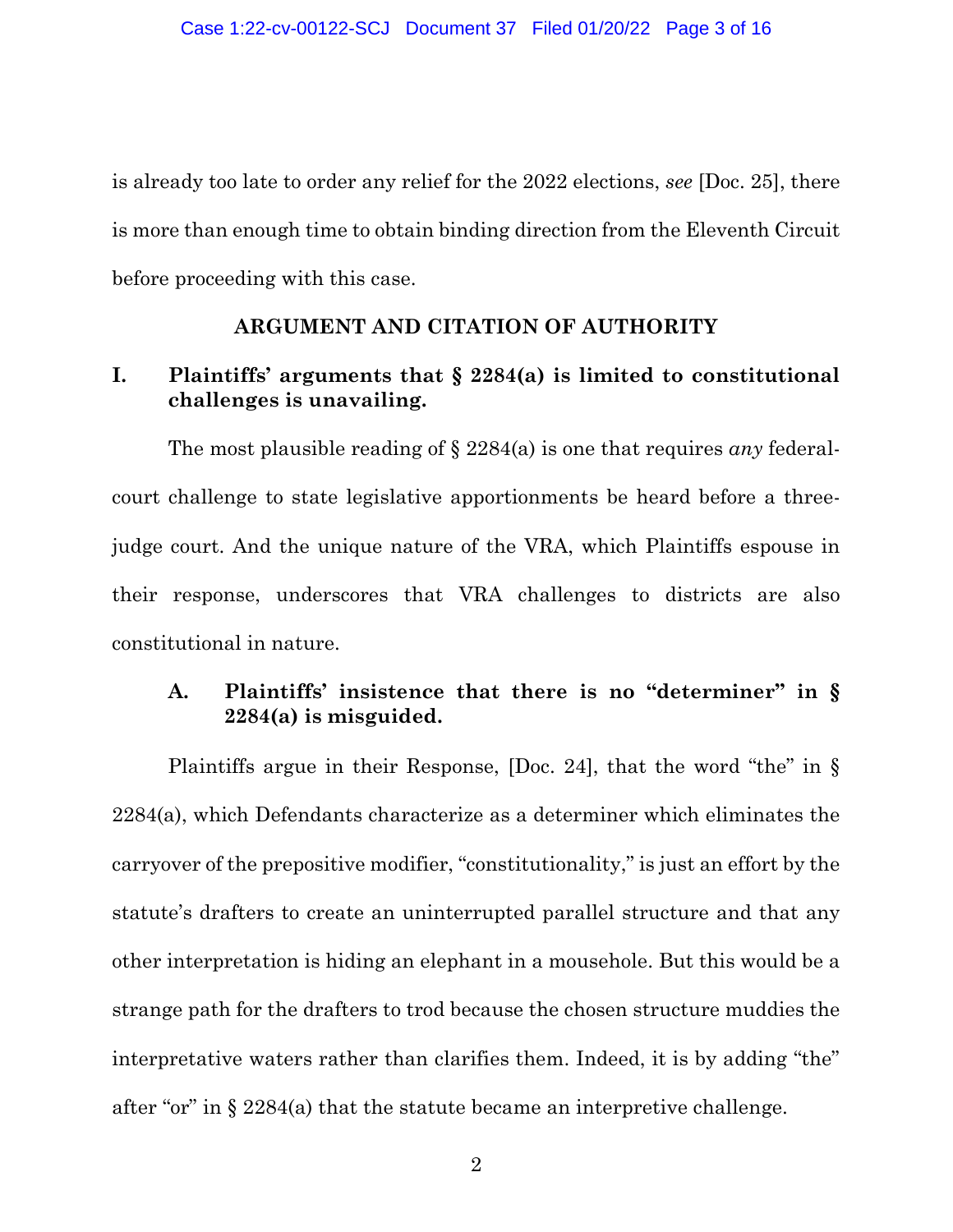Courts must assume the drafters were aware of interpretative conventions like the series-qualifier canon when selecting the precise language of a statute. "[I]n the realm of public lawmaking, when judges are grappling with enacted texts, linguistic canons apply commonsensical rules of syntax to help us decode the meaning of language." *Thomas v. Reeves,* 961 F. 3d 800, 815 (5th Cir. 2020) (Willett, J., concurring). And "the linguistic canons are not 'special, lawyers-only grammar rules.' [They] are traditional tools of interpretation routinely applied by both the Supreme Court and by [lower] court[s]." *Id.* at 814 n. 23; *see also United States v. Gumbs*, 964 F.3d 1340, 1347 (11th Cir. 2020) (applying series-modifier canon when no determiner present).

The series-qualifier canon readily admits the exception of a determiner, often in the form of the word "the," to interrupt carryover of prepositive modifiers. ANTONIN SCALIA & BRYAN GARNER, READING LAW: THE INTERPRETATION OF LEGAL TEXTS 148 (2012). Thus, § 2284(a) cannot be said to be, as Plaintiffs claim, "repeat words without intending to signal meaning." To the contrary, "§ 2284(a) is hardly intuitive." *Thomas,* 961 F. 3d at 814 (Willett, J., concurring). But as Defendants outline in their principal brief, the canons of interpretation, particularly the series-qualifier canon, provide clarity where Congress left it wanting.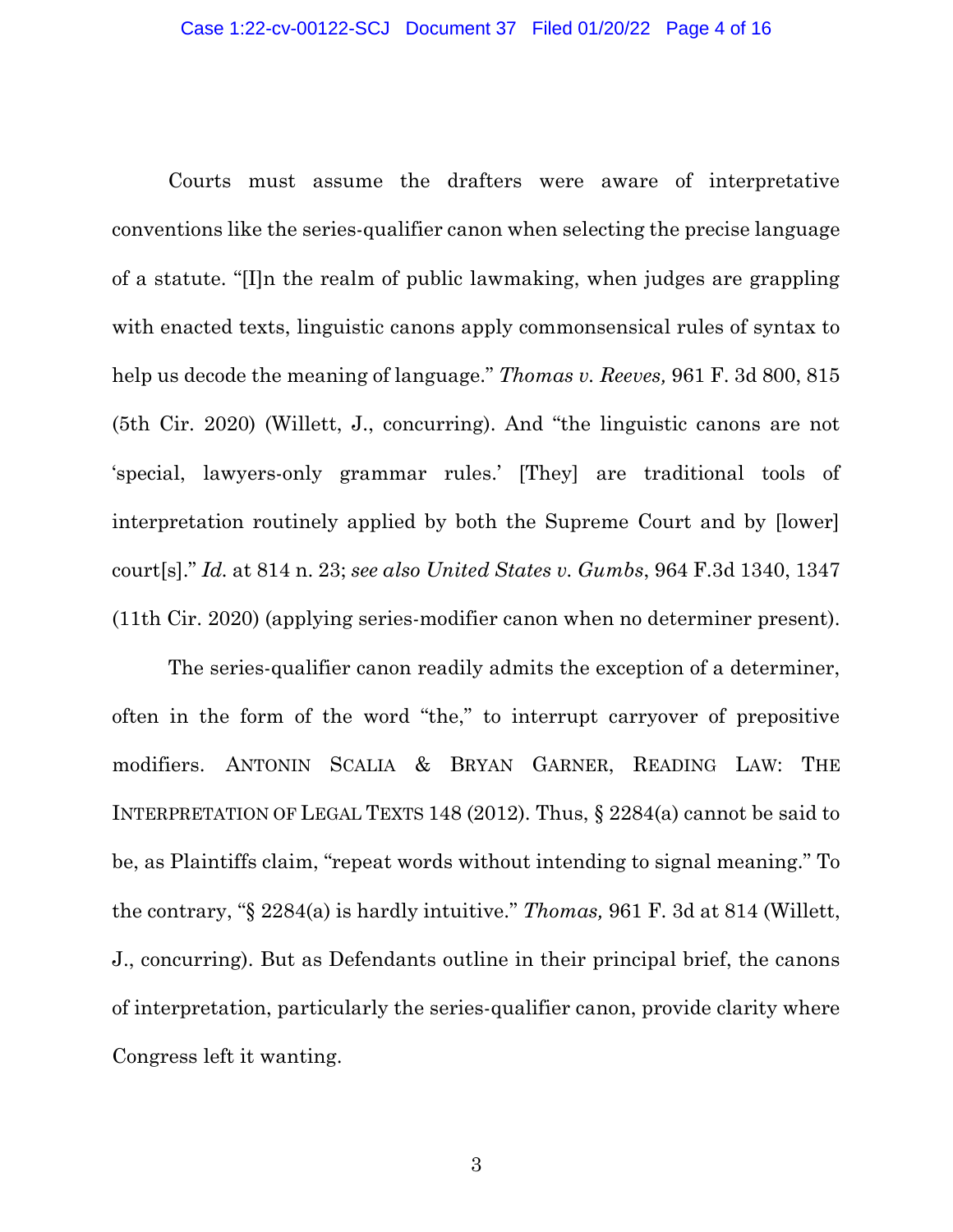Moreover,  $\S 2284(a)$  is not nearly as parallel as Plaintiffs suggest. [Doc. 24, pp. 10-11]. In order to more clearly communicate the carryover of the prepositive modifier throughout the entire series while also preserving parallel structure, Congress could simply have repeated the "of" following "constitutionality" following the "or" in the series, as follows:

| "A district court of three judges shall be convened |                                                 |
|-----------------------------------------------------|-------------------------------------------------|
|                                                     | "when otherwise required by Act of Congress, or |
|                                                     | <i>"when</i> an action is filed challenging the |
|                                                     | constitutionality                               |
|                                                     | (a) "of the apportionment of congressional      |
|                                                     | districts or"                                   |
|                                                     | (b) of the apportionment of any statewide       |
|                                                     | legislative body                                |

Instead, Congress opted for a different structure, creating the interpretive question now before the Court. And the insertion of "the" in the second part of the list ought not to be viewed as a mere stylistic choice by the drafters, as Plaintiffs suggest. Thus, applying the relevant canons, the best interpretive structure for § 2284 is: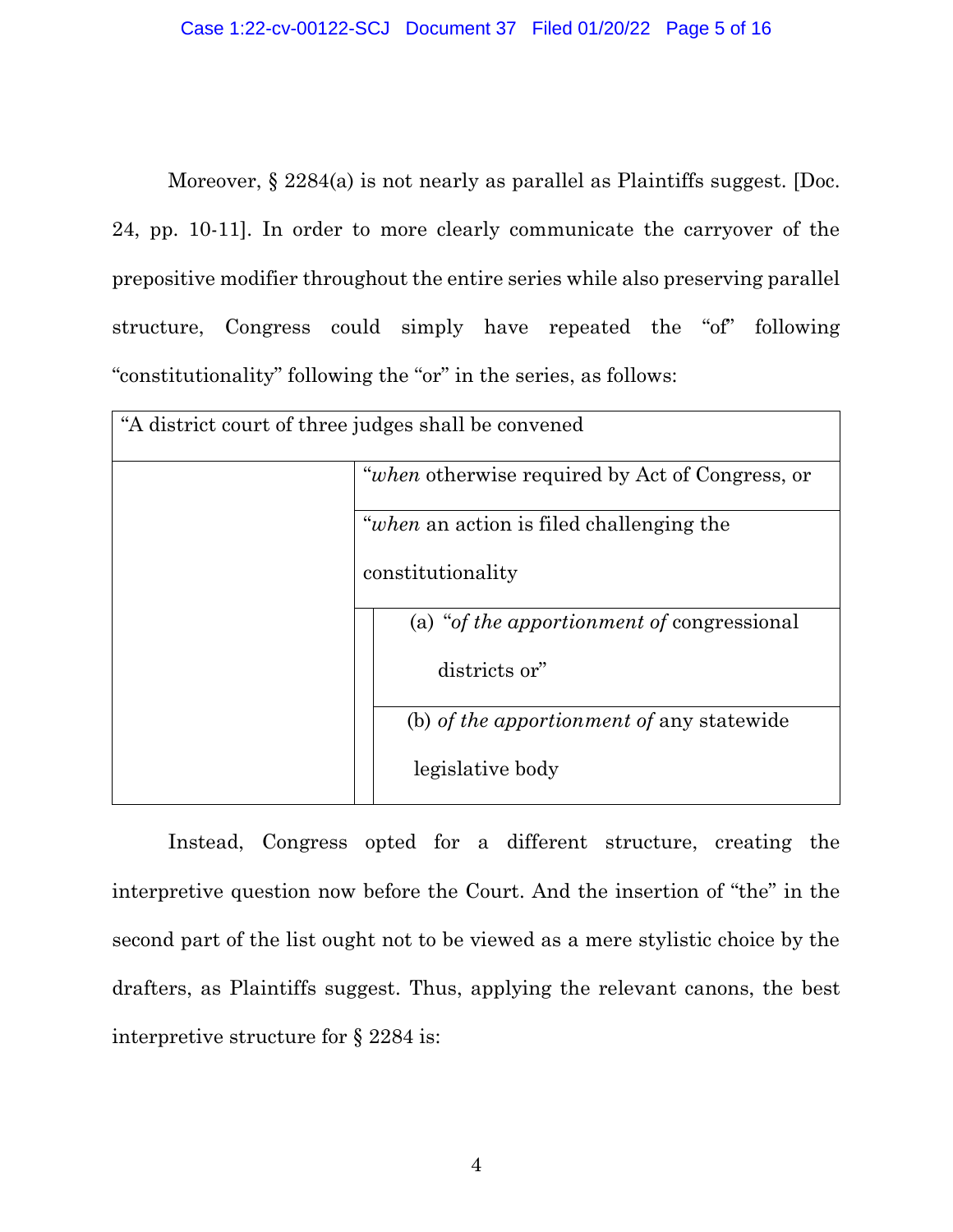| "A district court of three judges shall be convened |                                                        |  |
|-----------------------------------------------------|--------------------------------------------------------|--|
|                                                     | <i>"when</i> otherwise required by Act of Congress, or |  |
|                                                     | <i>"when</i> an action is filed challenging"           |  |
|                                                     | (a) the constitutionality of the apportionment         |  |
|                                                     | of congressional districts or                          |  |
|                                                     | (b) the apportionment of any statewide                 |  |
|                                                     | legislative body.                                      |  |

# **B. Plaintiffs mistake an absence of precedent directly on point for authority.**

Plaintiffs inaccurately claim that courts have uniformly rejected Defendants' position on § 2284(a). But that characterization does not follow from the case law because until only recently, "[n]o defendant has ever pressed" the issue. *Thomas,* 961 F. 3d at 823 (Willett, J., concurring). And in the one case where the issue was squarely addressed, the result was a divided *en banc* court. *Compare, Thomas v. Reeves,* 961 F. 3d 800 (5th Cir. 2020) (en banc) (per curiam) (Costa, J., concurring) *with id.* at 810 – 27 (Willett, J., concurring).

In support of their position that  $\S 2284(a)$  is settled law, Plaintiffs pull largely from cases that paid cursory or no attention at all to the question before this Court. *Rural W. Tenn. African-Am. Affs. Council v. Sundquist,* for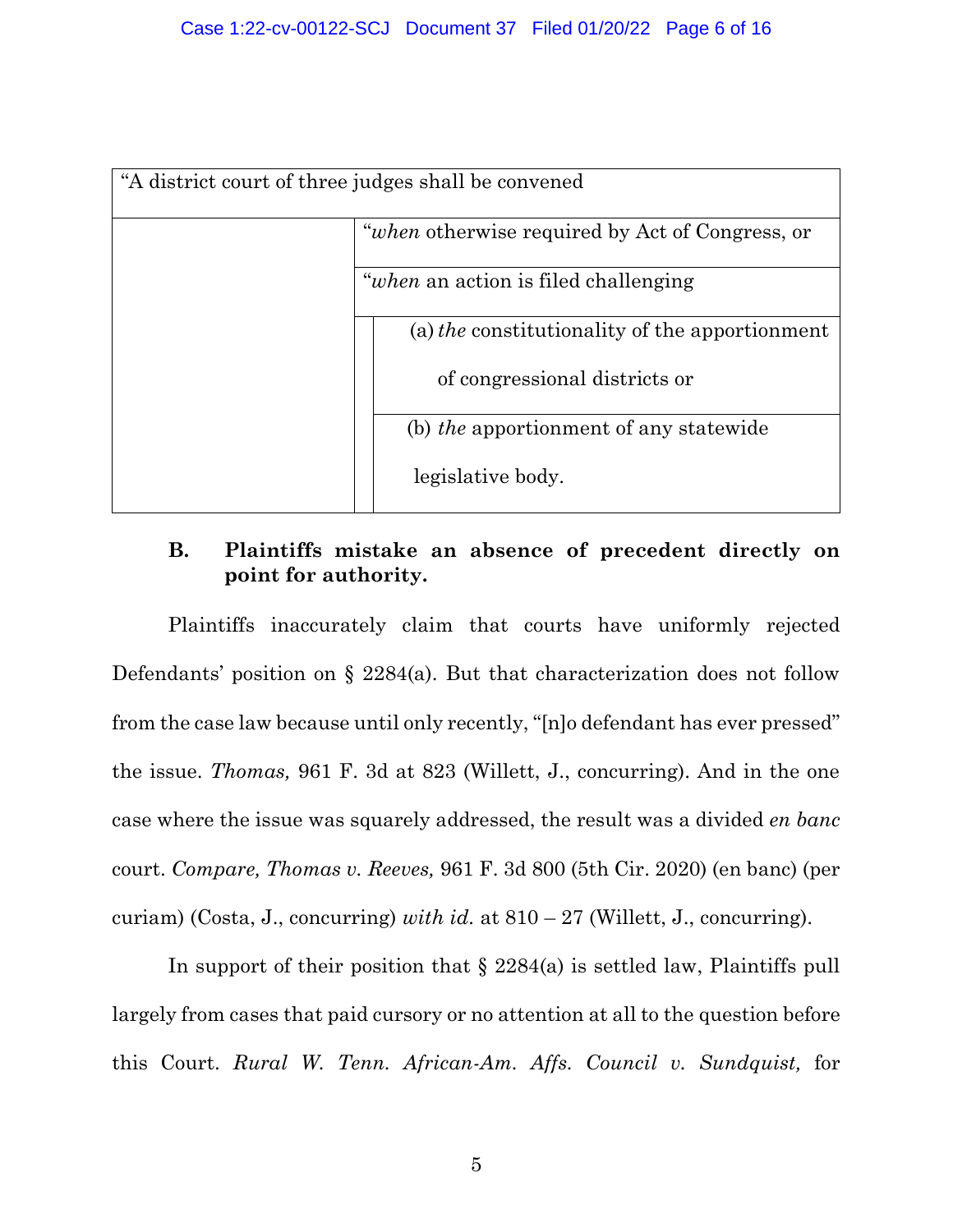example, simply *noted* that the three-judge court disbanded when the constitutional claims were mooted. 209 F. 3d 835, 838 (6th Cir. 2020).<sup>1</sup> It had nothing to say about the propriety of the disbanding, and no party to that action apparently pressed the issue. The same goes for *Bone Shirt v. Hazeltine*, 336 F. Supp. 2d 976, 980 (D. S.D. 2004), which notes a three-judge court disbanded, and *Old Person v. Brown*, 182 F. Supp. 2d 1002, 1003 (D. Mont. 2002), which is silent on the issue. Similarly, *Chestnut v. Merrill* involved a statutory challenge to congressional districts, not state legislative districts. 356 F. Supp. 3d 1351 (N.D. Ala. 2019).

"One reason for the dearth of precedent [on point is that] section 2 'results cases' are rarely pursued, at least until recently, without accompanying constitutional claims…" *Thomas,* 961 F. 3d. at 823, n. 85 (Willett, J. concurring). And "[a]ny newness to the State's § 2284(a) argument reflects the newness of post-*Shelby County* litigation strategy." *Id.* at 826. But "[t]oday's question, fundamentally is about jurisdiction—the very power of federal courts. And 'past practice does not, by itself, create power.'" *Id.* (quoting *Medellin v. Texas,* 552 U.S. 491, 532 (2008)). And crucial for this Court to

<sup>1</sup> That case also apparently involved only one legislative district and not the statewide apportionment of legislative districts. *Sundquist*, 209 F. 3d at 839 (noting difference was one district that was majority-Black).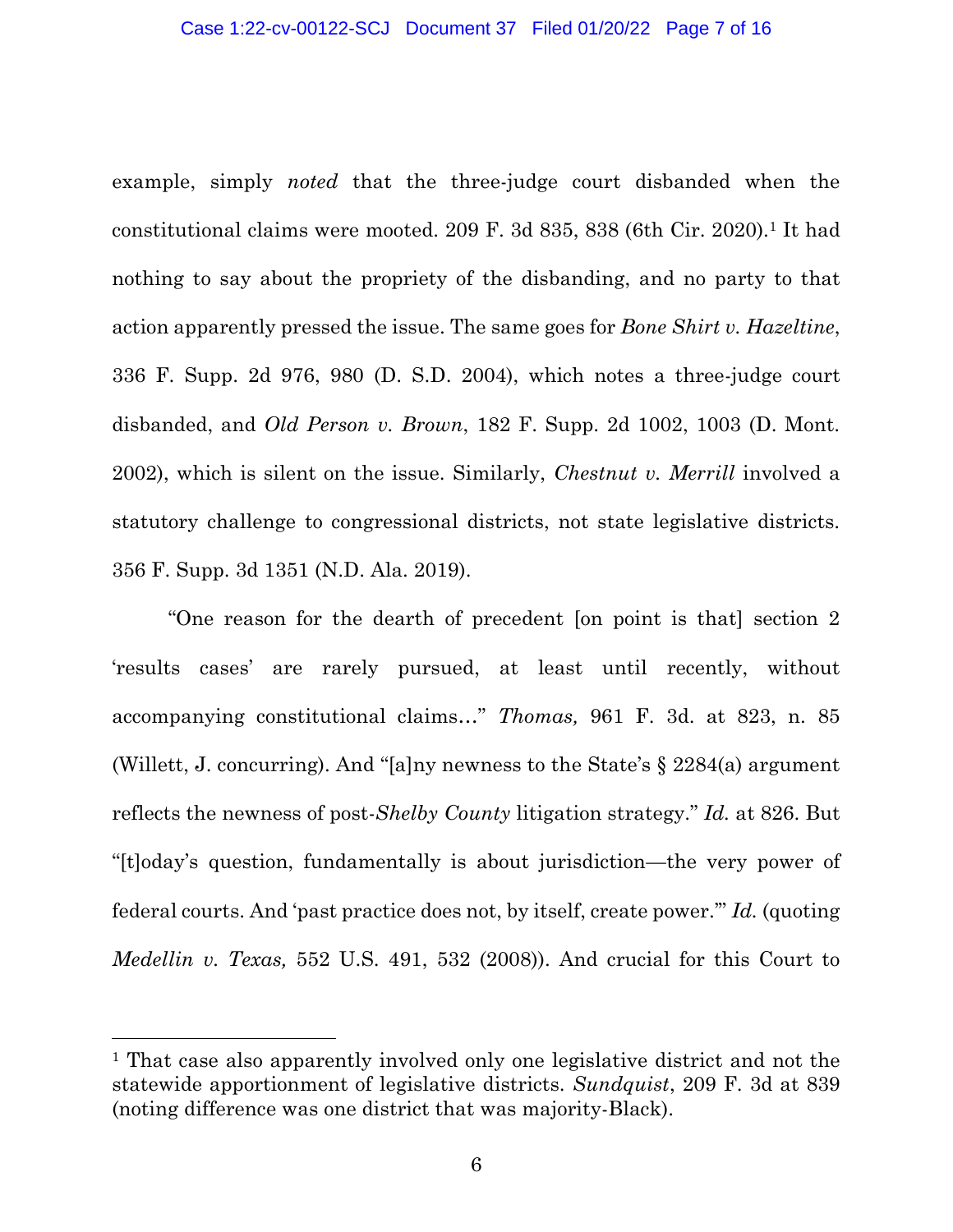consider: "a long-established practice does not justify a rule that denies statutory text its fairest reading." *Armstrong v Exceptional Child Ctr., Inc.,* 575 U.S. 320, 329 (2018). The courts have a duty primarily "to legislative text, not to litigation habits that, until now, have gone merrily along, unexamined." *Thomas,* 961 F.3d at 823 (Willett, J., concurring).

## **C. Statutory history plainly supports the Defendants' reading of § 2284(a).**

While Plaintiffs discuss the history of the three-judge panel position, they largely ignore the historical record cited by Defendants that shows broad support for the proposition that  $\S$  2284(a) applies to statutory challenges to state legislative apportionment cases. They instead claim that Congress was "*limiting* the three-judge requirement" and thus could not have expanded it. [Doc. 24, p. 12] (emphasis in original). Putting aside that this directly contradicts the text chosen by Congress, when determining the ultimate scope of a statute, courts must focus on the "broad language that Congress adopted, not on the ripple effects, however unforeseen, that flow[] from it…" *Thomas,*  961 F. 3d at 824 (Willett, J., concurring) (citing *Bostock v. Clayton Cty.,* 140 S. Ct. 1731 (2020) (internal quotations omitted)). Plaintiffs' argument reflects their preference to rewrite the statute, not to properly interpret it.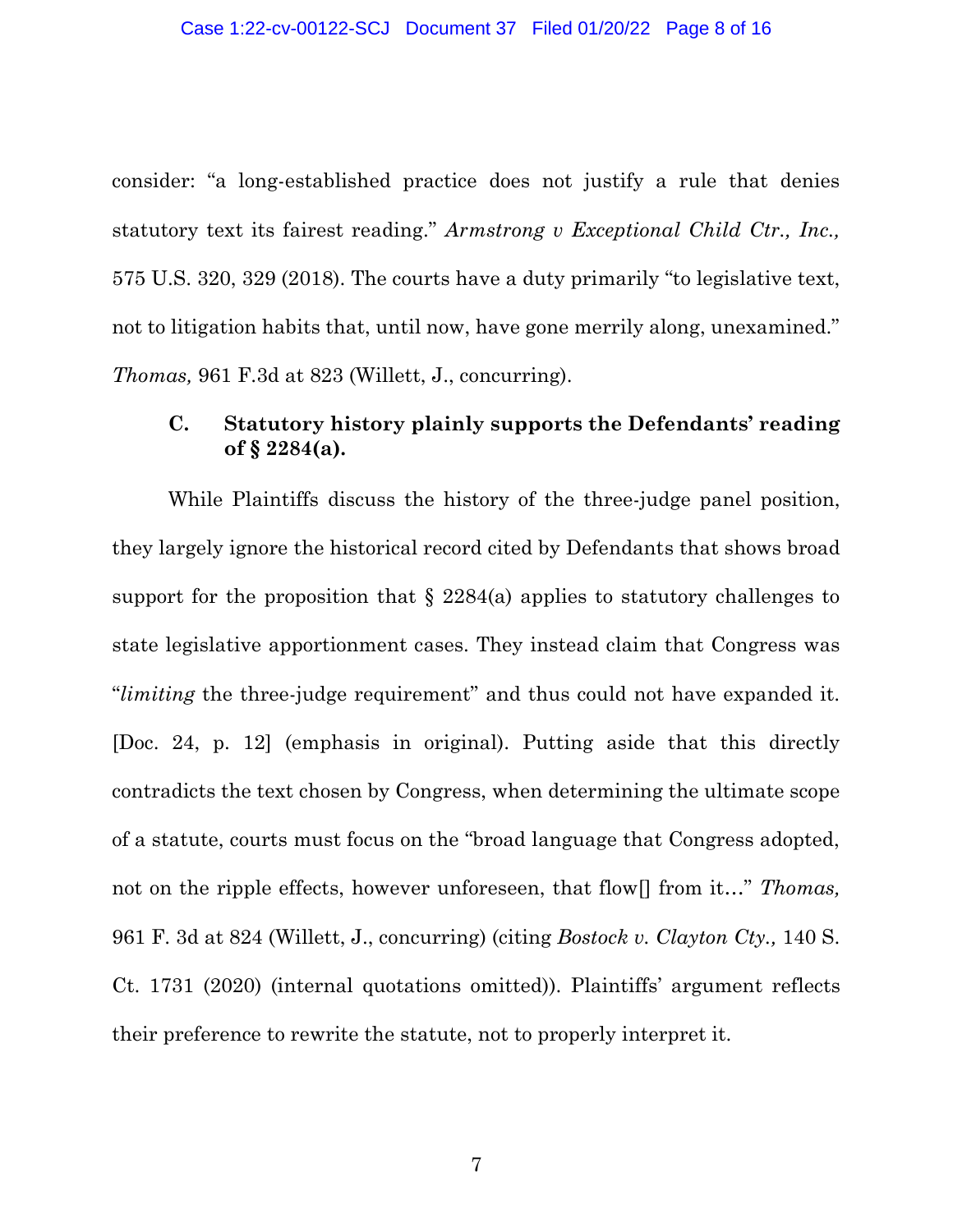This Court should dismiss this case for failure to seek a three-judge court, or at the very least, refer it to the Chief Judge of the Eleventh Circuit for such appointment.

# **II. Plaintiffs' attempt to create a private right of action in Section 2 falls short.**

Plaintiffs begin with a stunning statement that "[c]ontrolling precedent" applies to the question of a private right of action, citing a case from more than 25 years ago, apparently concluding that they know more about binding precedent than two Supreme Court Justices who conclude the question remains "open." *Brnovich v. Democratic Nat'l Comm*., 141 S. Ct. 2321, 2350 (2021) (Gorsuch, J., concurring). But Plaintiffs' attempt to show this is a closed question does not withstand scrutiny.

First, Plaintiffs dramatically overread *Morse v. Republican Party of Va*., 517 U.S. 186, 232 (1996) in in arguing that it is binding here. <sup>2</sup> That case involved two questions: "whether [Section] 5 of the [Voting Rights] Act required preclearance of the [Virginia Republican] Party's decision to exact the fee and

<sup>2</sup> Indeed, contra Plaintiffs' position, the United States apparently did not rely on *Morse* when opposing an effort to dismiss a Section 2 case in Texas on a similar ground here, instead relying on the history of private litigants bringing such cases. *See League of United Latin Am. Citizens v. Abbott*, No. EP-21-CV-00259-DCG-JES-JVB, 2021 U.S. Dist. LEXIS 231524, at \*5 (W.D. Tex. Dec. 3, 2021) (noting position of United States and not citing *Morse*).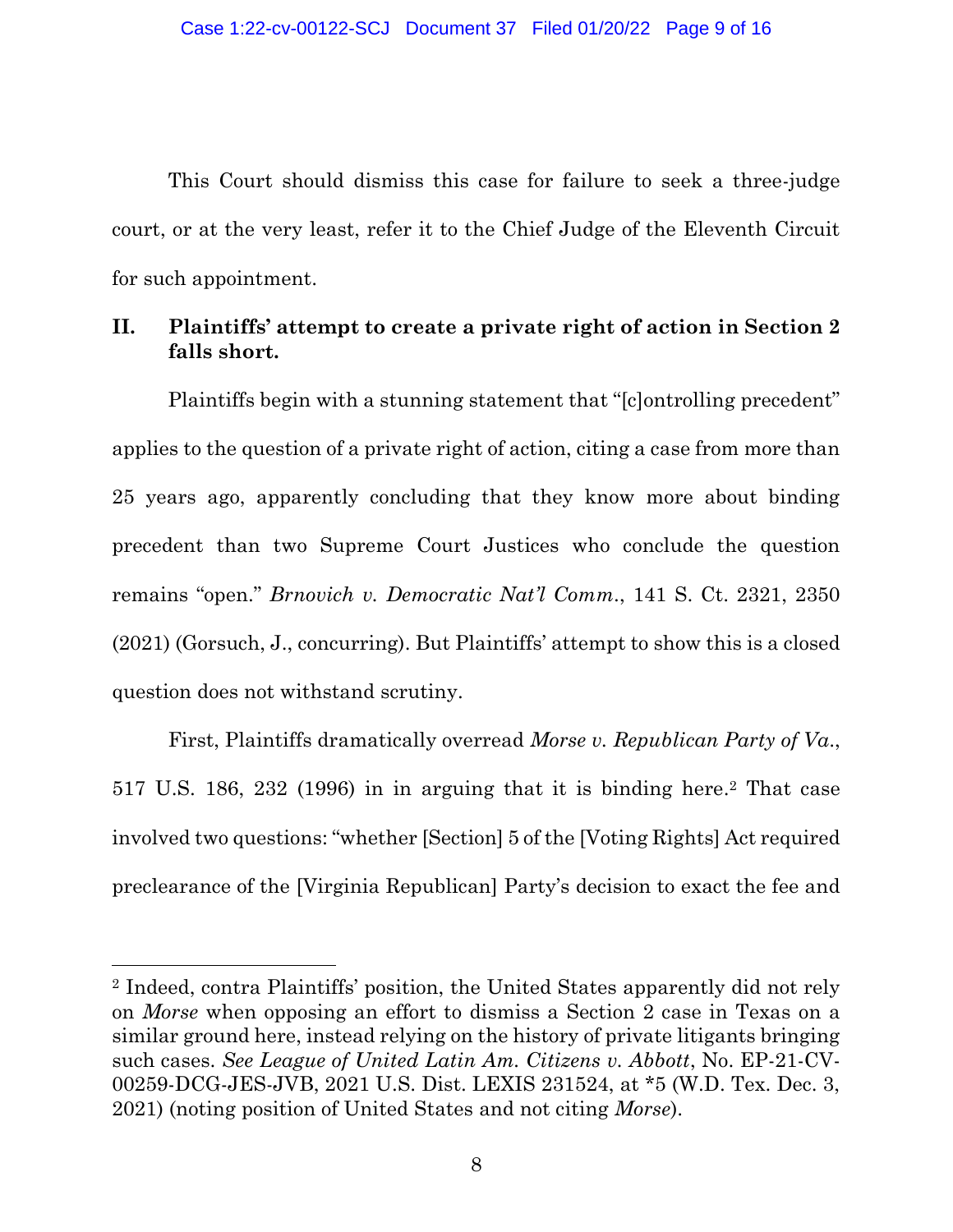whether appellants were permitted to challenge it as a poll tax prohibited by [Section] 10." *Id*. at 190. Justice Stevens, writing for himself and Justice Ginsburg, explained that the Virginia Republican Party was acting under state law, and thus any changes to the nomination process had to be precleared under Section 5. *Id*. at 210, 219. Justice Stevens' opinion, joined in a concurrence by Justices Breyer, O'Connor, and Souter on the second question, also concluded that Section 10 of the VRA included a private right of action. *Id.* at 231-232. But the language is not as clear as Plaintiffs would like—the necessary part of the holding was the reliance on *Allen v. State Bd. of Elections*, 393 U.S. 544 (1969), which was also an enforcement action under *Section 5*, and not a case finding a private right of action under *Section 2*. While Justice Stevens certainly used some language about Section 2, it is quite a stretch to say that language was *necessary* to the holding about Section 10—in context, the most one can say is that Justice Stevens just "assumed—without deciding—that the Voting Rights Act of 1965 furnishes an implied cause of action under [Section] 2." *Brnovich*, 141 S. Ct. at 2350 (Gorsuch, J., concurring).

Second, *Morse* based its holding about private rights of actions on the proposition that "[s]ince § 10 is, by its terms, a statute designed for enforcement of the guarantees of the Fourteenth and Fifteenth Amendments,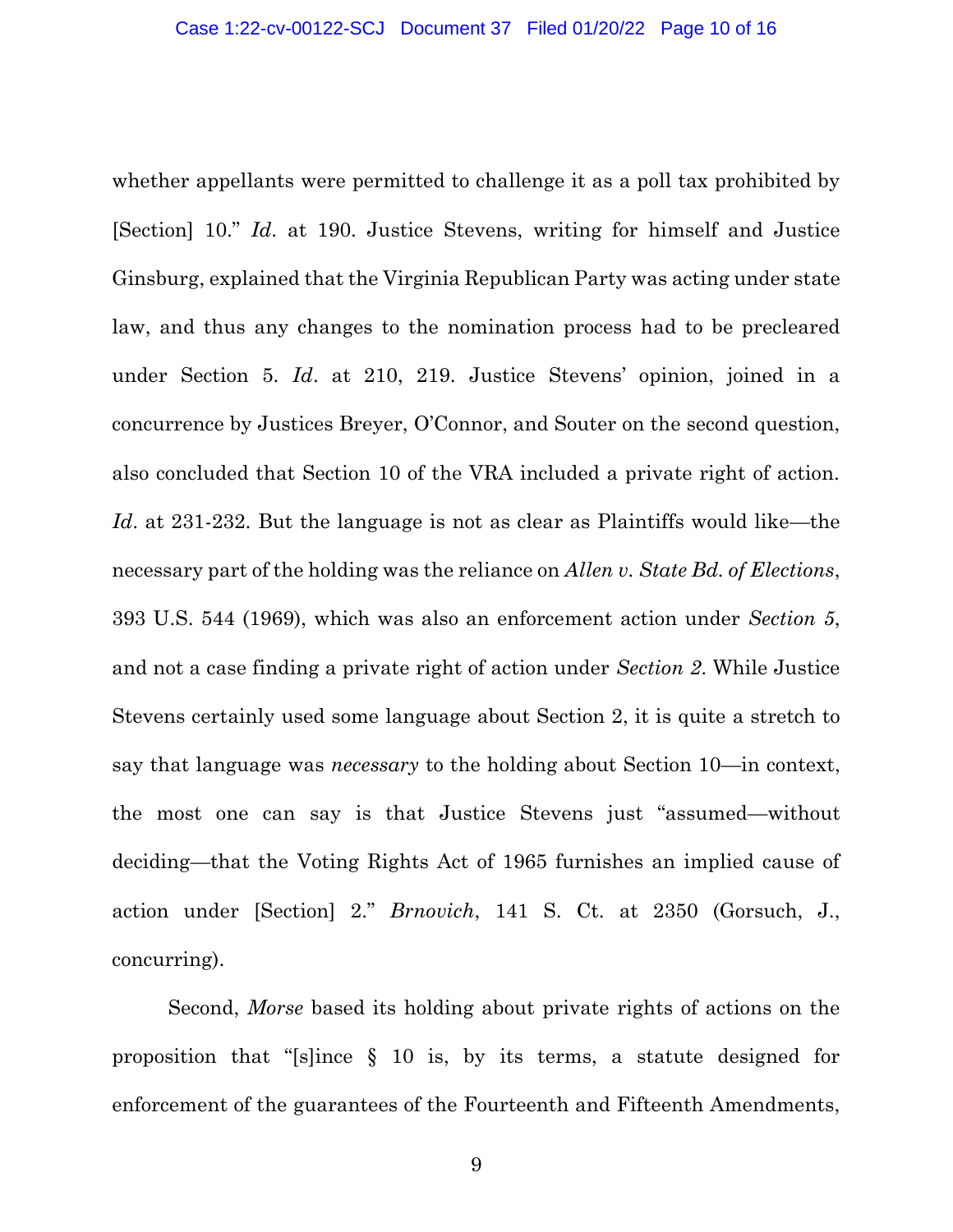*see* 42 U.S.C. § 1973h(b) (1988 ed.), Congress must have intended it to provide private remedies." 517 U.S. at 233-234. Applying that logic to Plaintiffs' views on the three-judge court issue would mean that, if Section 2 provides a private right of action, then it must be an action to enforce "the guarantees of the Fourteenth and Fifteenth Amendments." *Id*. This position reinforces Defendants' argument that challenges under the VRA are challenges to the "constitutionality" of district maps—either the VRA is enforcing the Constitution or it is not. *U.S. v. Marengo Cty. Comm'n*, 731 F. 2d 1546, 1550 (11th Cir. 1984). Plaintiffs cannot have it both ways.

Third, as Justice Thomas noted, joined by three colleagues in a dissent as to whether a private right of action exists under Section 10 of the VRA, "Section 3 does not, however, identify any of the provisions under which private plaintiffs may sue. The most logical deduction from the inclusion of 'aggrieved person' in § 1973a is that Congress meant to address those cases brought pursuant to the private right of action that this Court had recognized as of 1975, *i.e.*, suits under § 5, as well as any rights of action that we might recognize in the future." *Id*. at 289. No one disputes that the Supreme Court has never decided that question in a case involving Section 2 itself.

Fourth, Plaintiffs also cite the vacated opinion in *Ala. State Conference of the NAACP v. Alabama*, 949 F.3d 647 (11th Cir. 2020) but completely ignore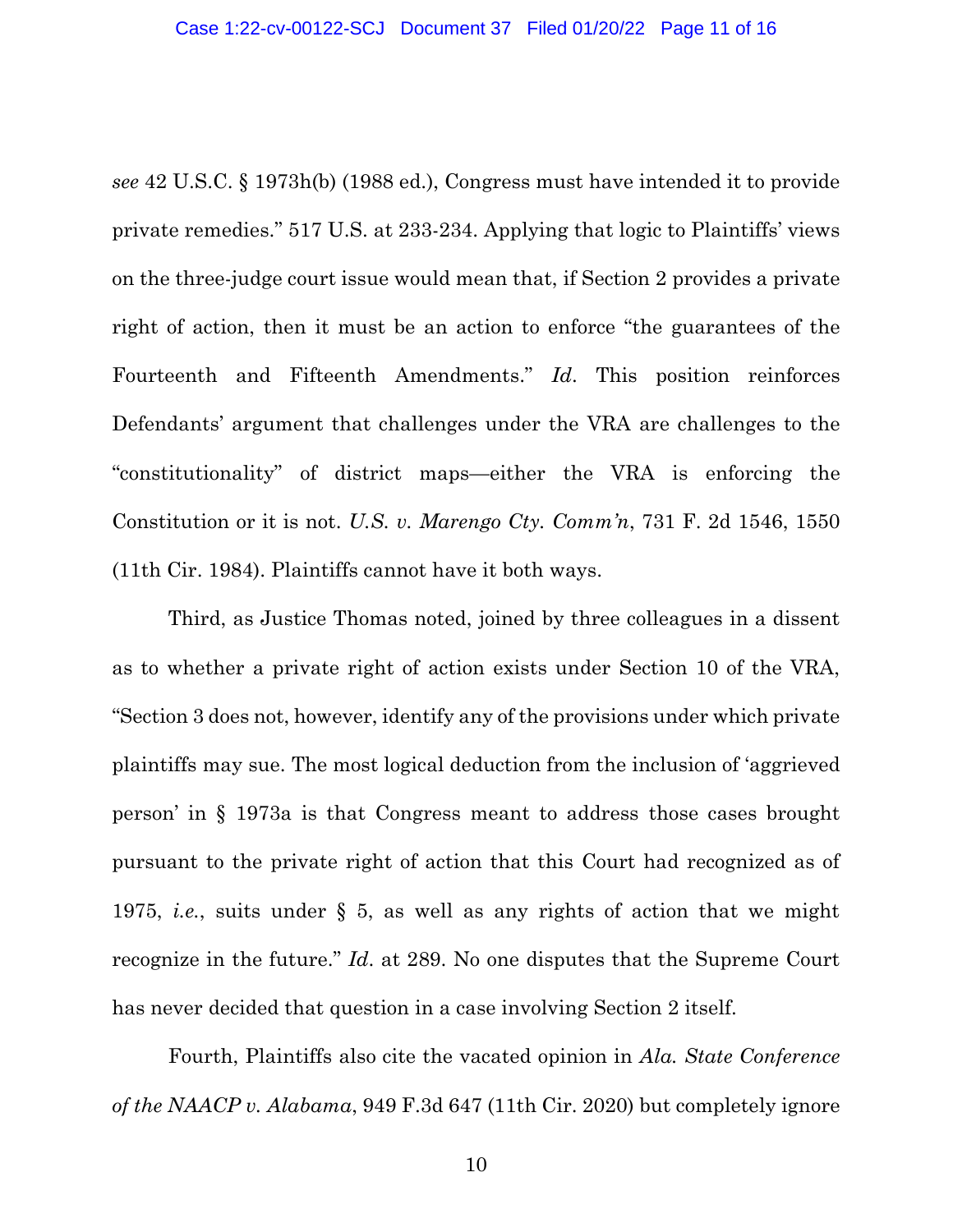Judge Branch's dissent laying out her view that "Section 2 contains no express authorization enabling individuals to maintain such an action in federal court against a State. Section 2 does not 'refer to the "State" in a context that makes it clear that the State is the defendant to the suit brought by' private plaintiffs in federal court." *Id*. at 658. While Judge Branch was focused on the abrogation of sovereign immunity, the same logic applies to the lack of an any basis in the "statute's language" for a right of action. *In re Wild*, 994 F.3d 1244, 1255 (11th Cir. 2021) (en banc). And *Ga. State Conference of the NAACP v. Georgia*, 269 F. Supp. 3d 1266, 1275 (N.D. Ga. 2017) was focused on this question of sovereign immunity and *assumed* a private right of action as part of that analysis.

Fifth, if Plaintiffs are correct that a private right of action exists as to every section of the Voting Rights Act, [Doc. 47, p. 25], it remains strange that the Supreme Court would devote as much time and effort to determining if such a right exists for the various sections of the Act. It also would render other sections of the Voting Rights Act that confer such power only on the Attorney General to be superfluous, because any Plaintiffs propose reading the "any aggrieved person" language into every part of the VRA. *See, e.g*., 52 U.S.C. § 10101(c) (authorizing only the Attorney General to bring an action under paragraphs (a) and (b)). The Eleventh Circuit, when deciding a lawsuit under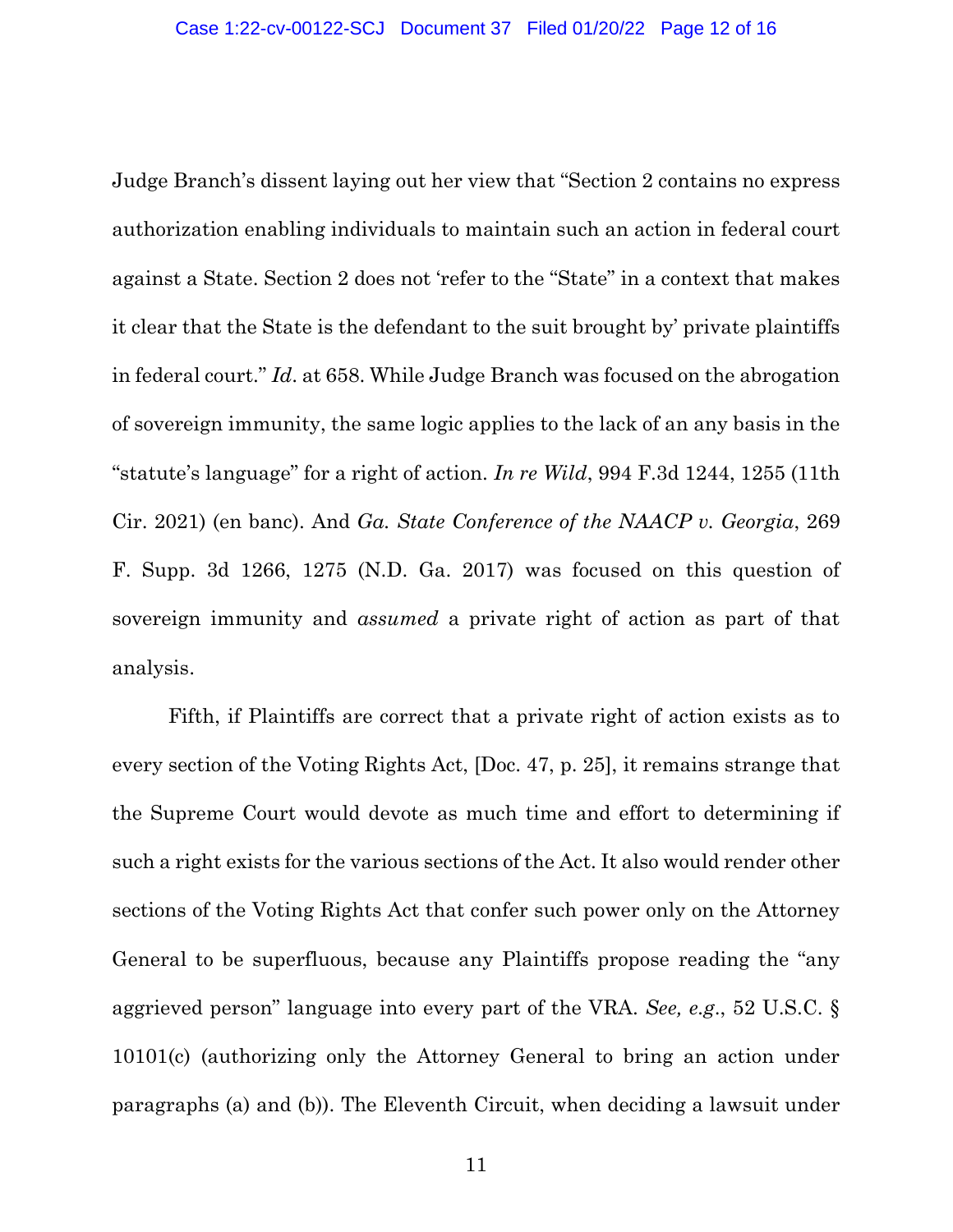brought under the Help America Vote Act did not consider or rely on Section 3 of the VRA to find the action one that enforces "the voting guarantees of the fourteenth and fifteenth amendment" when it found HAVA created no private right of action. *Bellitto v. Snipes*, 935 F. 3d 1192, 1202-03 (11th Cir. 2019).

Finally, Plaintiffs do not—and cannot—point to any "rights-creating' language" in Section 2. *Alexander v. Sandoval*, 532 U.S. 275, 288 (2001). Their attempt to read Section 3 into an authorization for a private right of action to enforce every part of the VRA strains the text of that section and reinforces Defendants' argument that the VRA enforces constitutional provisions—thus making any challenge under the VRA also a challenge to "constitutionality" for purposes of § 2284. Relying on Congress's intent does not save the clear language of a statute, despite Plaintiffs' efforts to circumvent the lack of any clear and affirmatively manifested "intent—as reflected in the Act's text and structure—to create a private right of action." *In re Wild*. 994 F. 3d at 1256.

### **III. The lack of binding precedent counsels in favor of resolution by the Eleventh Circuit.**

As discussed above, the questions of law on this Court's jurisdiction are controlling questions of law. *McFarlin v. Conseco Servs., LLC*, 381 F.3d 1251, 1259 (11th Cir. 2004). If the claims must be heard by a three-judge court, then this Court lacks jurisdiction as a single-judge court. *Shapiro v. McManus*, 577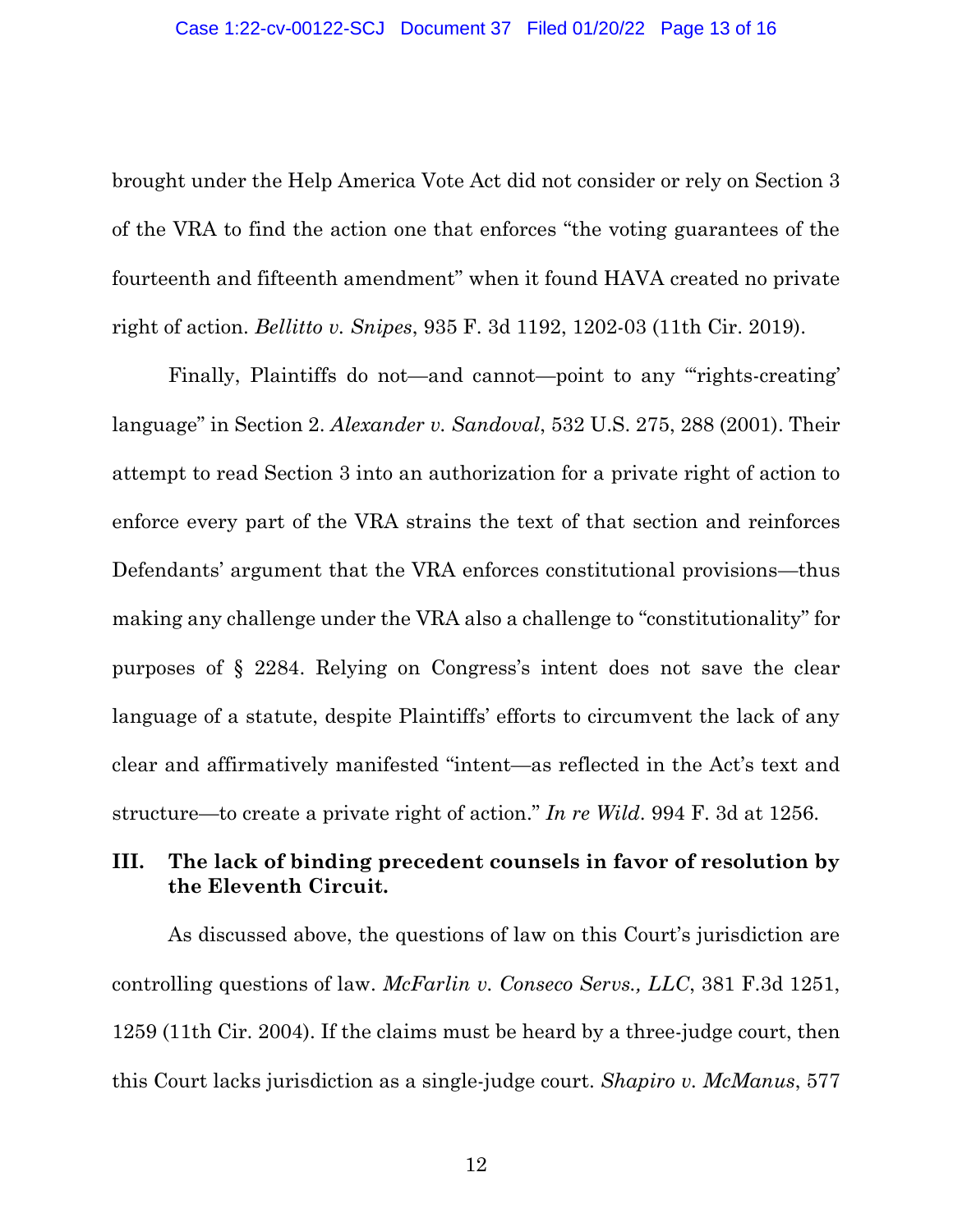U.S. 39, 44 (2015). Referring these questions now will avoid a waste of judicial resources if a three-judge court is required. *McFarlin*, 381 F.3d at 1259.

#### **CONCLUSION**

Plaintiffs have not shown that there is any binding precedent on either side of the questions before the Court. This Court should grant the motion to dismiss or refer the issue to a three-judge court.

This 20th day of January, 2022.

Respectfully submitted,

Christopher M. Carr Attorney General Georgia Bar No. 112505 Bryan K. Webb Deputy Attorney General Georgia Bar No. 743580 Russell D. Willard Senior Assistant Attorney General Georgia Bar No. 760280 Charlene McGowan Assistant Attorney General Georgia Bar No. 697316 **State Law Department** 40 Capitol Square, S.W. Atlanta, Georgia 30334

*/s/ Bryan P. Tyson*

Bryan P. Tyson Special Assistant Attorney General Georgia Bar No. 515411 btyson@taylorenglish.com Frank B. Strickland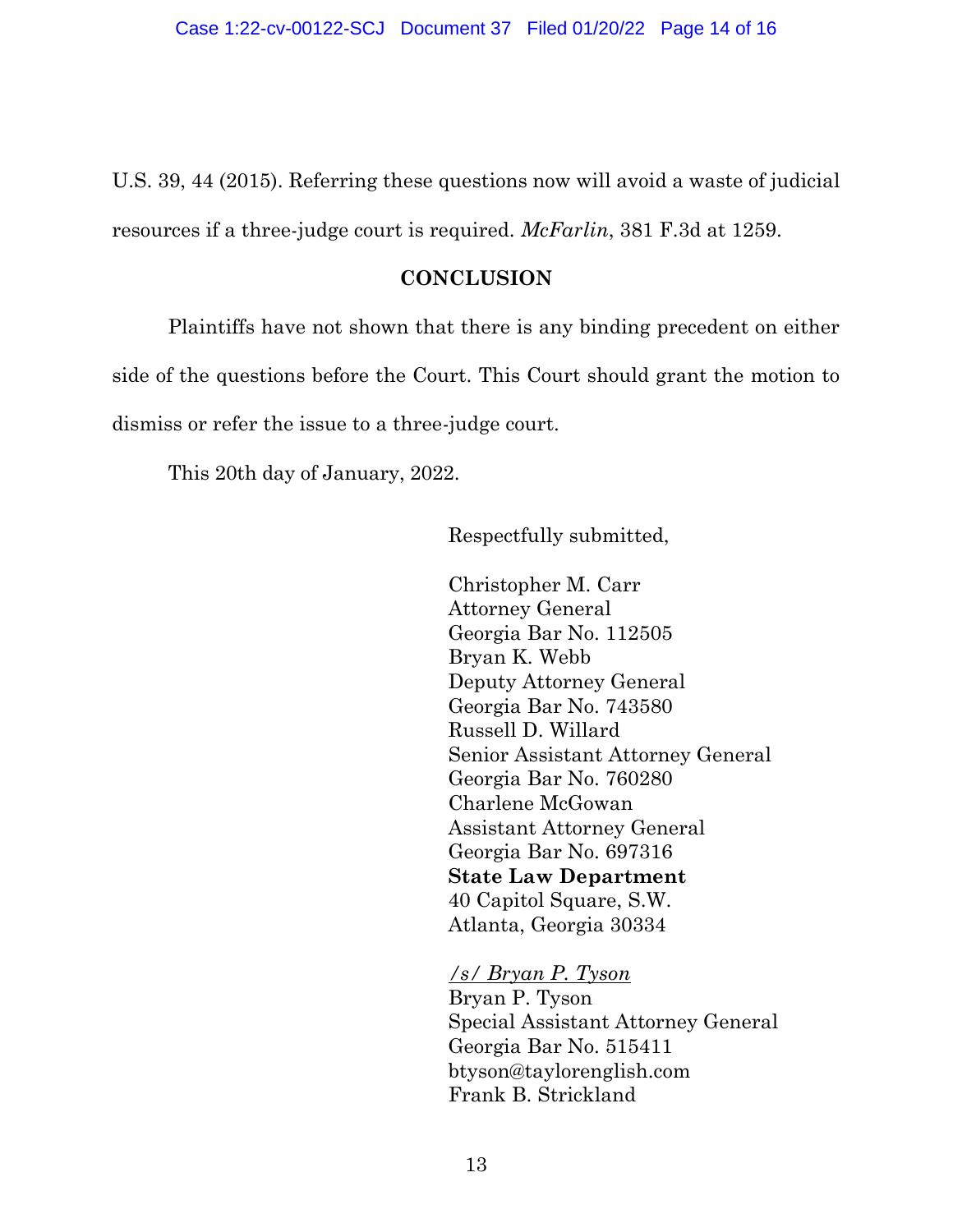Georgia Bar No. 678600 fstrickland@taylorenglish.com Bryan F. Jacoutot Georgia Bar No. 668272 bjacoutot@taylorenglish.com Loree Anne Paradise Georgia Bar No. 382202 lparadise@taylorenglish.com **Taylor English Duma LLP** 1600 Parkwood Circle Suite 200 Atlanta, Georgia 30339 (678) 336-7249

*Counsel for Defendants*